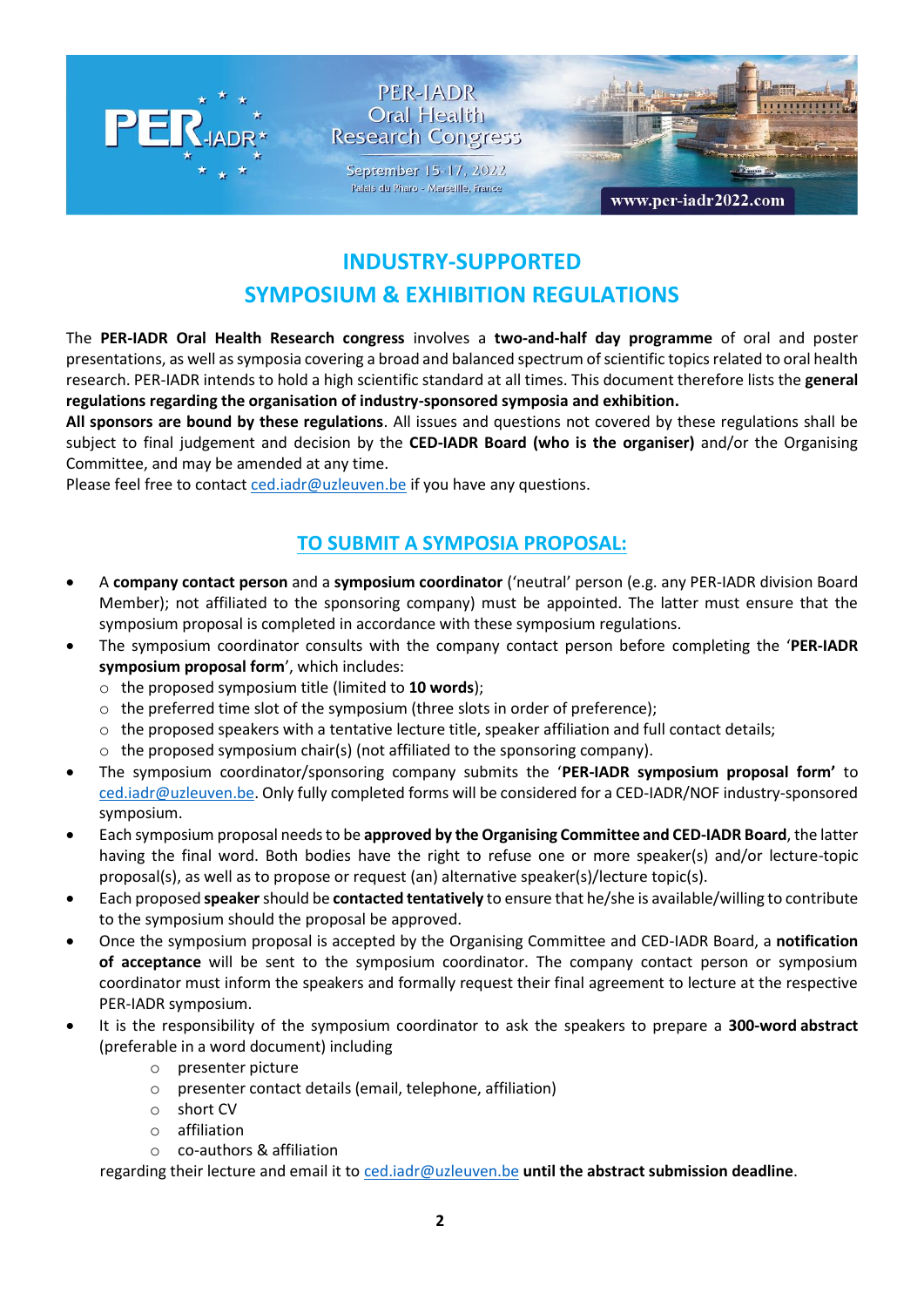

## **SYMPOSIUM REGULATIONS**

- **Each symposium and its lectures should be based on sound independent research and scientific data. No commercial advertisement for products is allowed.**
- Each symposium involves a **two-hour slot**; no overtime is allowed considering the parallel congress programme set-up. **Symposium time slots** will be allocated on a 'first come, first served' basis. The reference date is that of the received, completed & signed 'PER-IADR symposium proposal form' and order form (see Sponsor Guide).
- Each symposium involves **up to three lectures**.
- **No brand names** can be mentioned in the symposium title, nor in the lecture titles.
- **No commercial advertisement is allowed within the lecture hall. No commercial leaflets may be put beforehand on the lecture-hall chairs, nor may they be distributed to the symposium attendants during the lecture. Commercial advertisement is only allowed in the virtual exhibition area.**
- **Video recording of symposium lectures is not allowed**.

Please note that on Wednesday, there are no oral/poster presentations and symposia planned. Only board meeting(s) and award competition(s) will take place in the afternoon.

#### **SYMPOSIUM CHAIR RESPONSIBILITIES**

- The symposium chair **may not be related/affiliated to the sponsoring company**.
- The symposium chair must **keep strictly to the agenda**, making the speakers aware if they go over the scheduled time.
- The symposium chair must ensure that **sufficient discussion time** is provided (at least 15 minutes) at the end of the symposium. The chair may also opt for a short 5-minute discussion following each speaker's presentation.
- The symposium chair makes sure that all symposia regulations (see above) are followed during the symposium.

#### **SYMPOSIUM SPEAKERS REGULATIONS**

- The proposed speakers must be affiliated to **different institutions**.
- **Exceptionally company scientist** may be proposed as a symposium speaker on the condition that the scientist possesses a special scientific expertise. The CED-IADR board/Organising Committee must approve the company scientist presentation. The company-related speaker must clearly identify his/her affiliation at the start of the lecture.
- The speaker may **not solely (directly)** present a **company product**.
- Each lecture may **not solely be a repetition** of an oral/poster presentation given at the same congress. A short reference to the oral/poster presentation is allowed.
- Speakers and congress participants receive priority to register for the social events, PER-IADR Welcome Ceremony & Reception and PER-IADR Friday Get-together (pre-registration required).